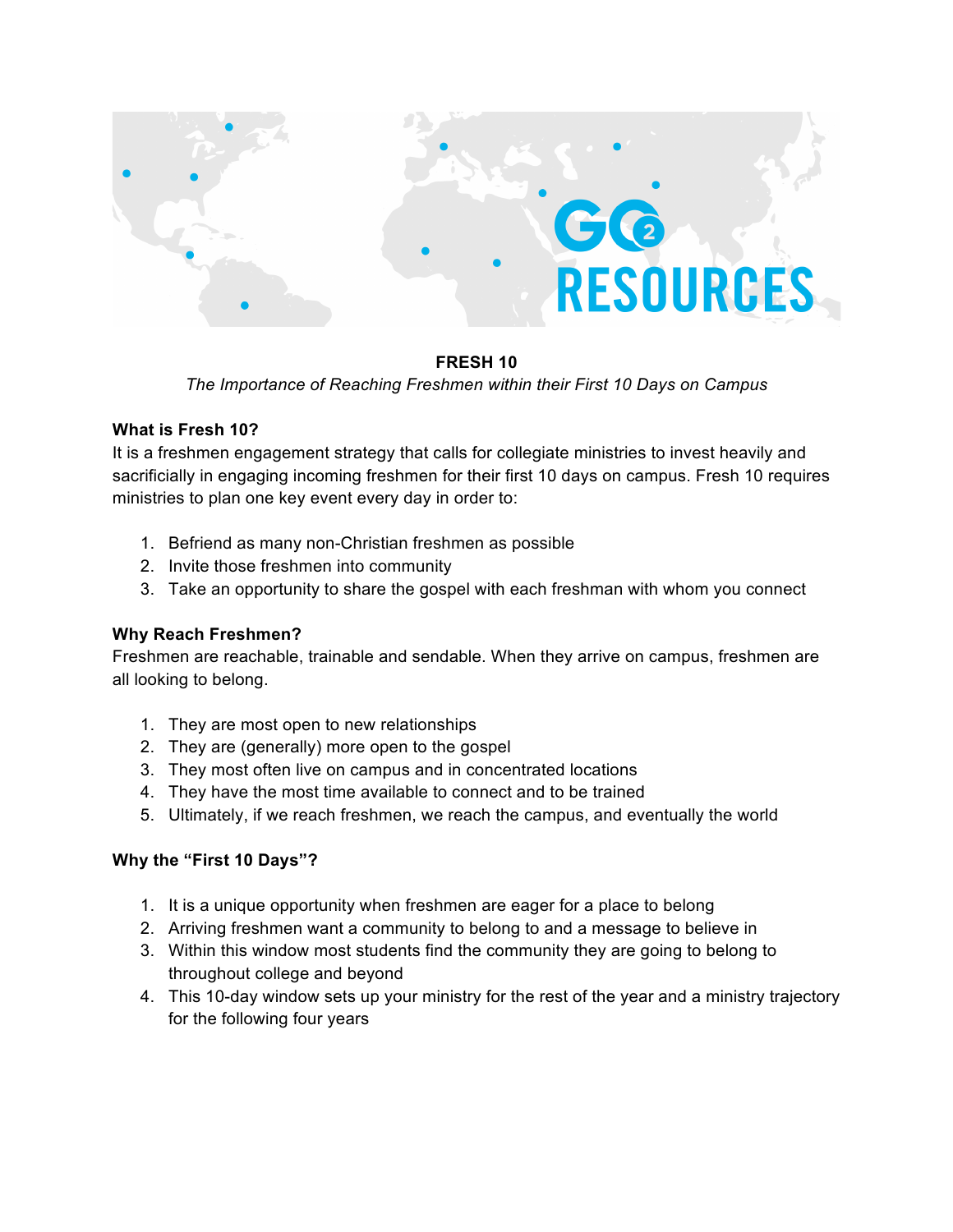# **Objectives of FRESH 10**

- 1. **Train.** Prepare all current students how to meet people well, invite them into community and share the gospel
- 2. **Befriend.** Challenge every student leader to befriend 2 non-Christian freshmen
- 3. **Disciple.** Coach every student leader to read through the book of John with one student

## **Tips for FRESH 10 Activities and Events**

- 1. Give clear vision and training for leaders *the day before* freshmen move-in
- 2. Capitalize on move-in asking for "all hands-on deck" for helping and connection
- 3. Daily events (with multiple people involved) are most helpful to build relationships
- 4. Have a variety of events in different places and times (small, informal, big, fun, etc.)
- 5. Don't compete with university events, instead engage in Week of Welcome events.
- 6. Give leaders and small groups specific dorms on which to focus
- 7. Devote a significant portion of your budget to FRESH 10 activities
- 8. Help everyone in your ministry see how FRESH 10 sets up the whole ministry year

## **Examples of Events:**

| Dodgeball            | Puppies and                      | Ice Cream                | <b>Breakfast for Dinner</b> |
|----------------------|----------------------------------|--------------------------|-----------------------------|
| Tournament           | Popsicles                        | on the Quad/Grill Out    | in the Dorm                 |
| <b>House Parties</b> | Glow in Dark<br>Capture the Flag | Movie Night<br>on Campus | Game Night                  |

### **How might this impact your ministry?**

- 1. Dramatically improve the amount of applications for summer projects
- 2. Significantly increase the size of your freshman class
- 3. A higher number of conversions

# **Student Stories**

- 1. **Michelle.** She got connected to another girl through Fresh 10 events and started reading the Bible with her. She came to Christ and later went to Nepal to share the gospel with people who had never heard.
- 2. **Tanner.** He met another Tanner at an event and came to Christ on the first day of school. He eventually led both his mom and brother to Christ, and went to Malaysia to share the gospel.
- 3. **Rick.** He met another guy during a Freshmen 10 event and has been meeting up with him for 2 years reading Bible.